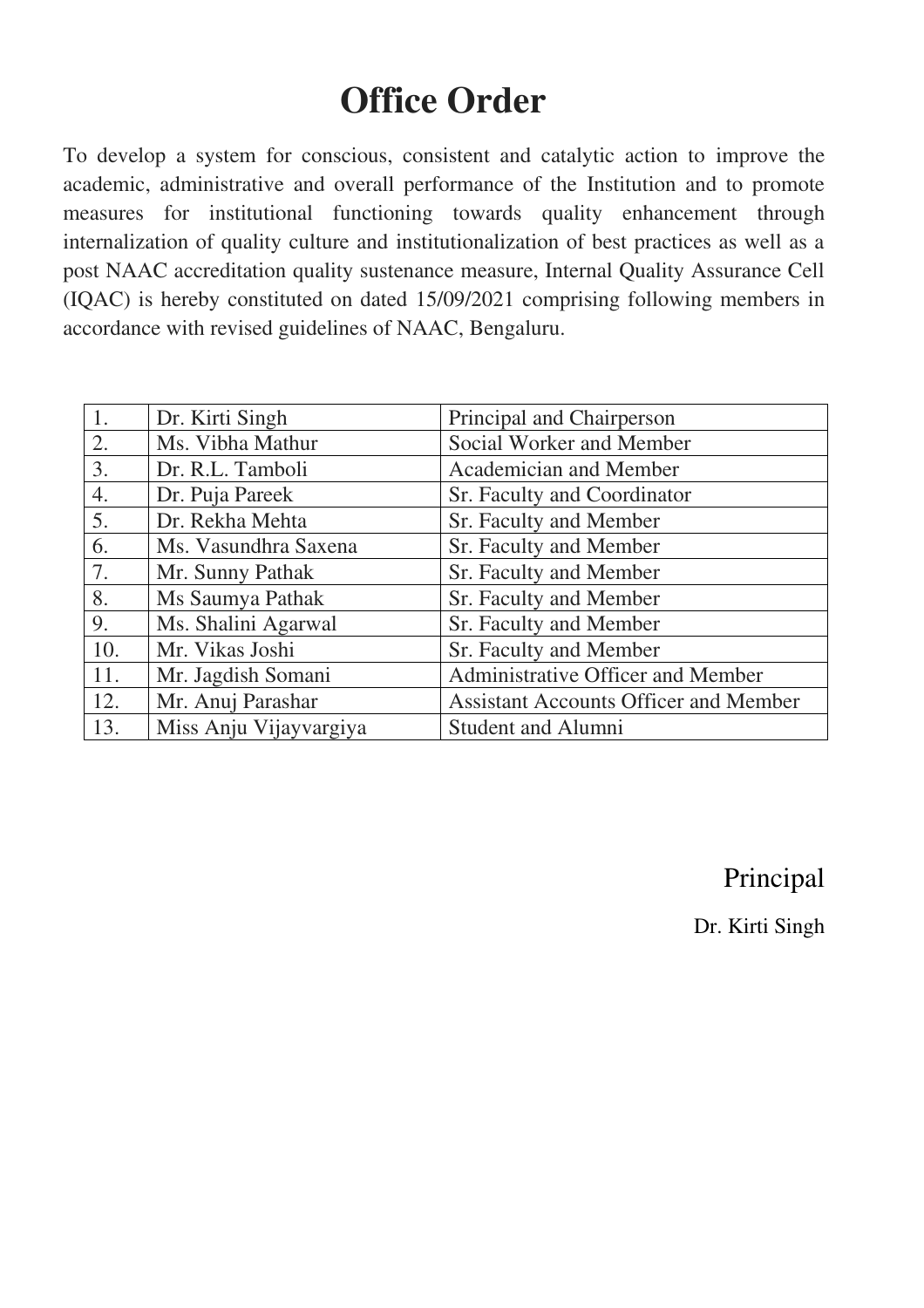### **Introduction**

In pursuance of its action plan for performance evaluation, assessment and accreditation and quality upgradation of institutions of higher education, the National Assessment and Accreditation Council (NAAC), Bengaluru proposes that every accredited institution should establish an Internal Quality Assurance Cell (IQAC) as a quality sustenance measure. Since quality enhancement is a continuous process, the IQAC will become a vital part of the institution's quality assurance system and work towards ensuring quality enhancement and sustenance. The prime task of the IQAC is to act as a catalyst and develop a system for conscious and consistent improvement in the overall performance of its institution. For this, during the post-accreditation period, institutions need to channelize their efforts towards promoting holistic academic excellence including the implementation of the peer team's recommendations.

### **IQAC –** *Vision*

To promote quality culture as the prime concern of Higher Education Institutions through institutionalizing and internalizing all the quality-enhancing and sustaining initiatives taken with internal and external support.

## **Objective**

#### *The primary aim of the IQAC is*

- To play the role of a catalyst and develop a mechanism to promote conscious and consistent action plans to improve the academic and administrative performance of the institution.
- To promote institutional quality enhancement and sustenance through the internalization of quality culture and institutionalization of the best practices.

#### **Strategies**

#### *IQAC shall evolve a mechanism and procedures for*

- a) Ensuring timely, efficient and progressive performance of academic, administrative and financial units
- b) Adoption of relevant and quality academic and research programmes
- c) Ensuring equitable access to and affordability of academic programmes for various sections of the society
- d) Optimization and integration of modern methods of teaching and learning
- e) Ensuring credible assessment and evaluation processes
- f) Ensuring the proper allocation, adequacy and maintenance of support structure and services and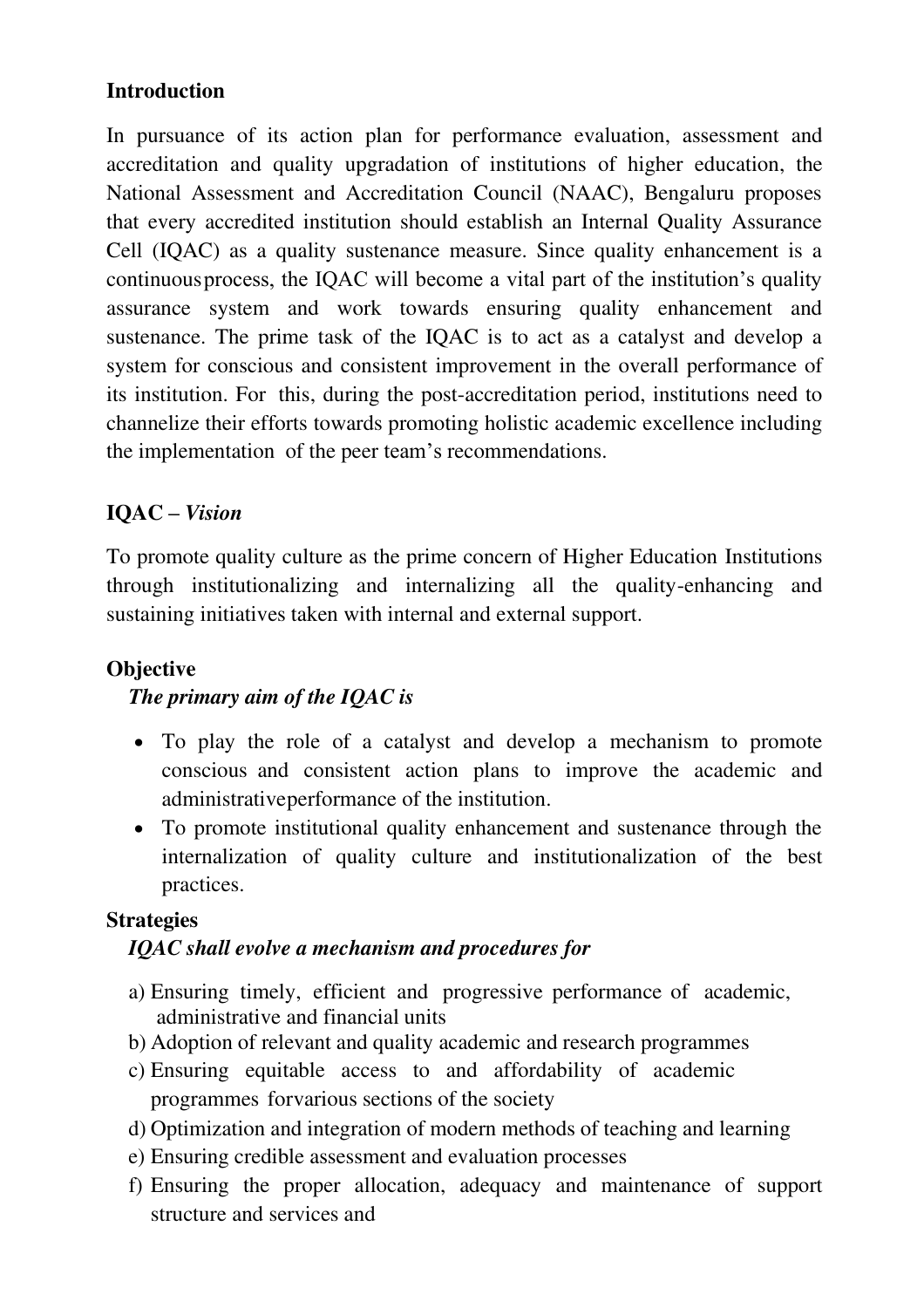g) Sharing of research findings and networking with other institutions in India and abroad.

#### **Functions**

*Some of the functions expected of the IQAC are:* 

a) Development and application of quality benchmarks;

b) Setting parameters for various academic and administrative activities of theinstitution

c) Facilitating the creation of a learner-centric environment conducive to quality education and faculty development to adopt the required knowledge and technology for participatory teaching and learning process

d) Collection and analysis of feedback from all the stakeholders on qualityrelated institutional processes

d) Dissemination of information on various quality parameters to all the stakeholders

e) Organization of intra- and inter-institutional workshops and seminars on quality- related themes and promotion of quality circles;

f) Documentation of various programmes/activities leading to quality improvement

- g) Acting as a nodal agency of the institution for coordinating qualityrelated activities, including adoption and dissemination of the best practices
- h) Development and maintenance of institutional database through MIS for the purpose of maintaining and enhancing institutional quality;
- i) Periodical conduct of Academic and Administrative Audits along with their follow-up activities and
- j) Preparation and submission of the Annual Quality Assurance Report (AQAR) as per the guidelines and parameters of NAAC.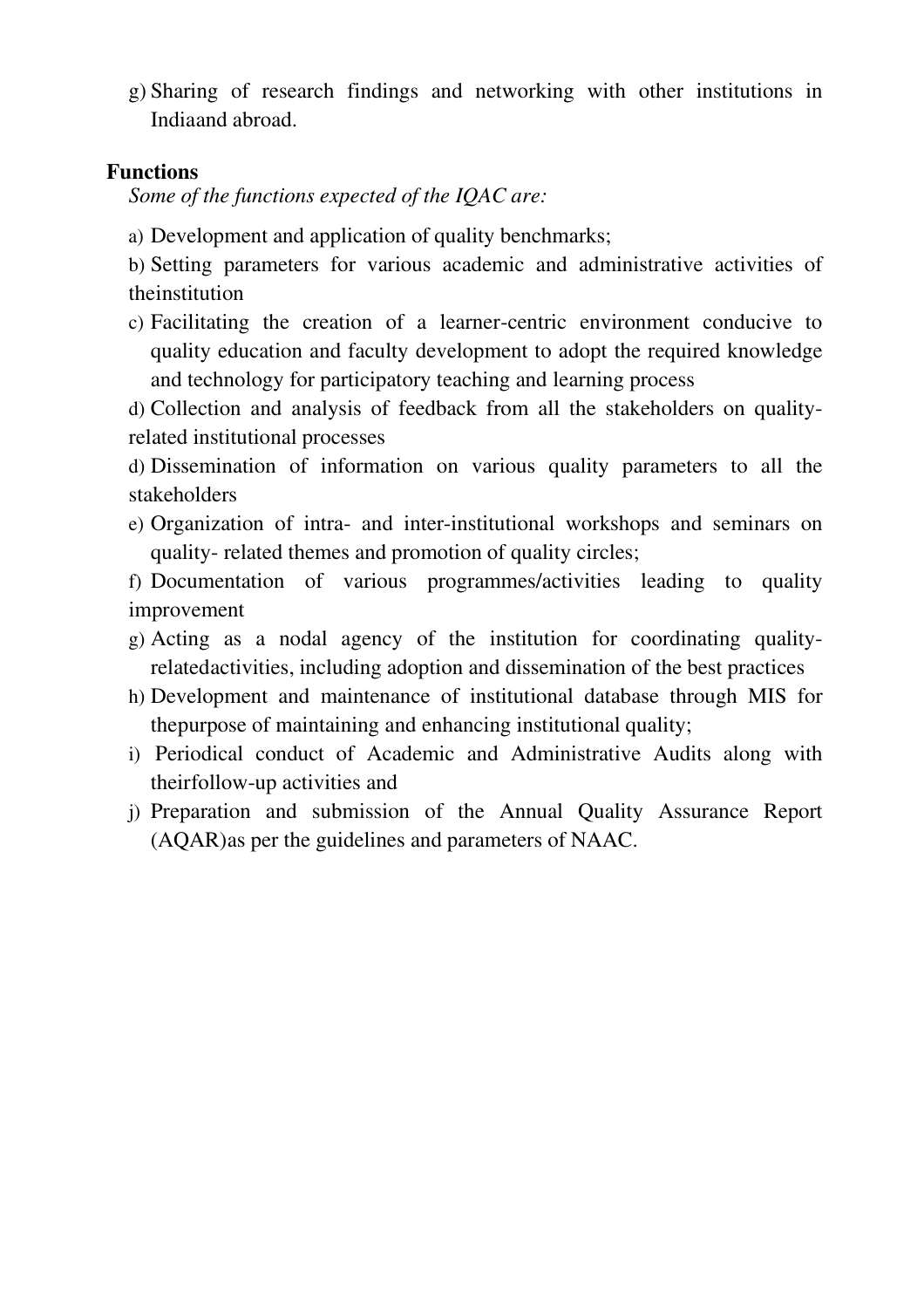#### **Benefits**

#### *IQAC will facilitate / contribute to*

- a) Ensuring clarity and focus in the institution's march towards quality enhancement;
- b) Ensuring internalization of quality culture;
- b) Ensuring enhancement and coordination among the various units and activities of the institution and institutionalizing all good practices;
- c) Providing a sound basis for decision-making to improve institutional functioning;
- d) Acting as a dynamic system for quality changes in HEIs; and
- e) Building a sound methodology for documentation and internal communication.

## *Composition of the IQAC*

The IQAC should be constituted in every institution under the chairpersonship of the Head of the Institution with heads of key academic and administrative units and a few teachers and a few distinguished educationists and representatives of the local management and stakeholders as members.

The composition of the IQAC should be as follows:

- 1. Chairperson: Head of the Institution
- 2. Teachers to represent all levels (Assistant and Associate Professors) (three to eight)
- 3. One member from the Management
- 4. The senior administrative officer (Office Superintendent/Manager)
- 5. One nominee each from the Local Society/Trust, Students and Alumni
- 6. One nominee each from Employers/Industrialists/Stakeholders
- 7. One of the senior teachers as the Coordinator of the IQAC

#### **The Role of the Coordinator**

The role of the Coordinator of the IQAC is crucial in ensuring the effective functioning of all the members. The IQAC Coordinator may be a senior and competent person with a rich experience and exposure to quality aspects. He/She may be a full-time functionary or a senior academician/administrator entrusted with additional responsibility as the IQAC Coordinator. Secretarial assistance should be ensured by the administration. It is essential that the coordinator has a sound knowledge of computer and data management.